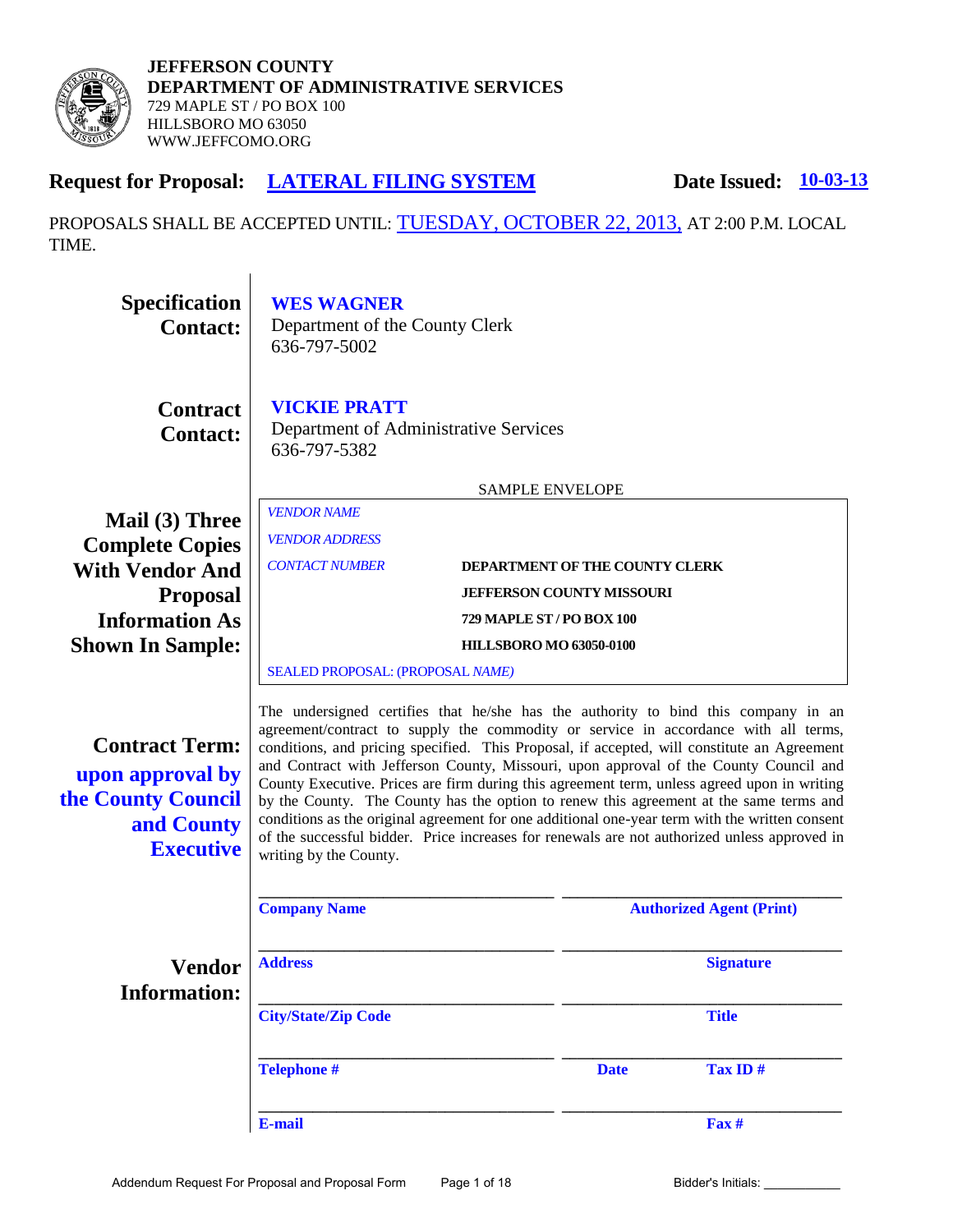# **TABLE OF CONTENTS:**

| <b>Legal Notice and Request for Proposal</b> | Page 1  |
|----------------------------------------------|---------|
| <b>Table of Contents</b>                     | Page 2  |
| <b>Proposal Requirements</b>                 | Page 3  |
| <b>Proposal Form and Contract</b>            | Page 5  |
| <b>Affidavit</b>                             | Page 8  |
| <b>Specifications</b>                        | Page 10 |
| <b>Exceptions to Proposal</b>                | Page 10 |

# **REQUIRED DOCUMENTS\***

**Current and valid Certificate of Insurance or binder showing required insurance coverage must be provided with each bid.**

**(County must be added as additional insured if awarded)**

**Bid deposits/bonds must be in the exact amount as stipulated in the bid.** 

**Proof that Bidder does not owe delinquent real or personal property in Jefferson County (tax receipts for past 3 years)** 

**Obtain receipts at http://jeffersonmo.devnetwedge.com Or**

**A notarized affidavit stating that the applicant does not own any real or personal property in Jefferson County on company letterhead.**

**A Notarized affidavit of work authorization and current business entity status with E-verification documentation (pages 9 & 10).** 

**Agreement to be executed by the County upon approval by the County Council and County Executive (Bidder is required to complete company information and execute signature).** 

# **\*BIDS WILL BE REJECTED IF REQUIRED DOCUMENTATION IS NOT INCLUDED OR COMPLETED**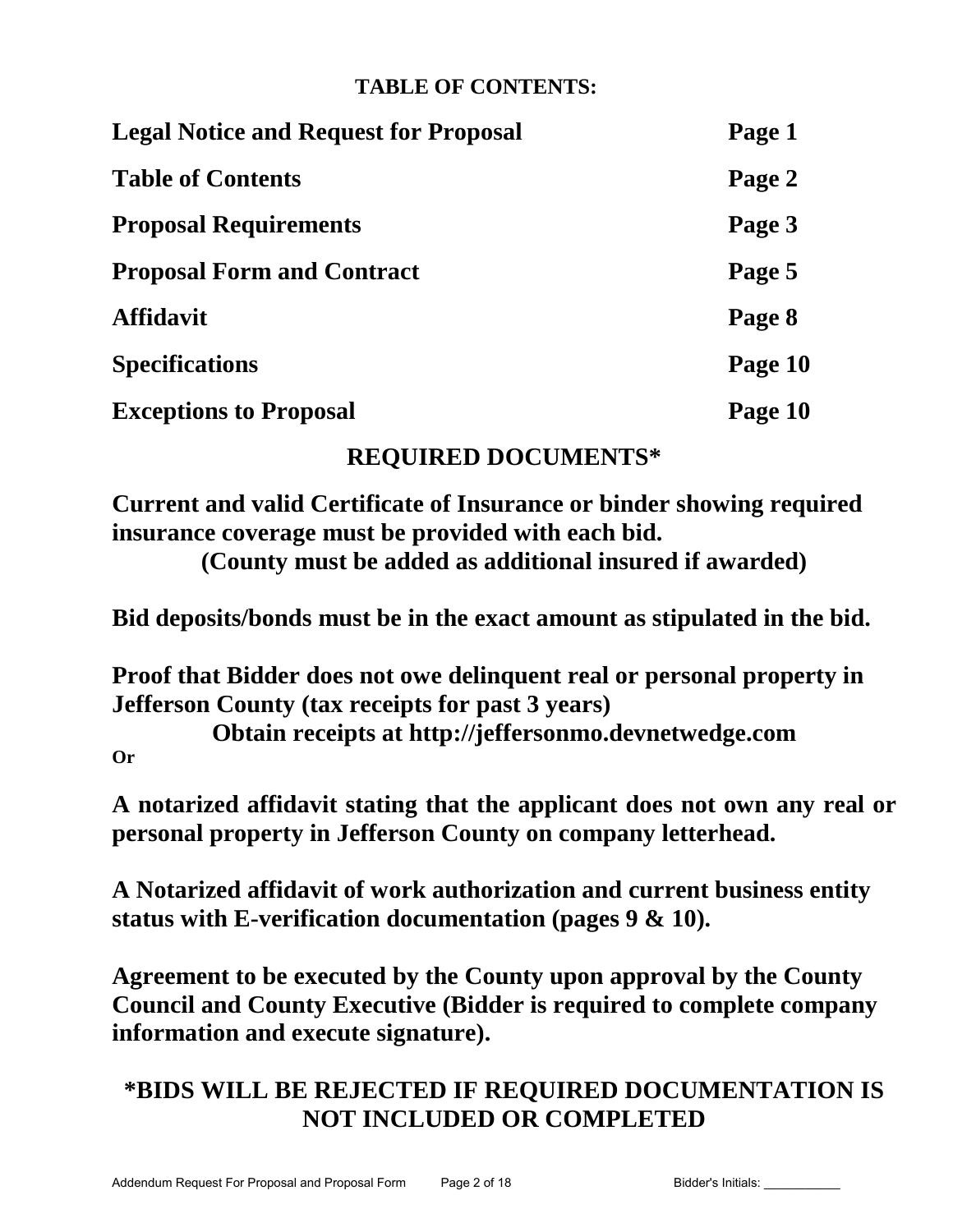# **PROPOSAL REQUIREMENTS**

#### **Bidder shall initial all pages and return where the Bid Document denotes <b>"BIDDER"S INITIALS:**

#### **A. PROPOSAL SUBMISSION:**

Submit proposal form in triplicate (three copies) with specification pages, if applicable. No facsimile or electronic proposals shall be accepted and shall be rejected. A fully executed Affidavit is required by Section 285.530 RSMo and shall be submitted with the proposal form. A copy of the Affidavit is attached hereto. Failure to execute the Affidavit shall result in the proposal being rejected. Vendor shall comply with the requirements of Sections 285.525 to 285.555 of the Revised Statutes of the State of Missouri. If any part of the work is subcontracted, each subcontractor shall comply with the same requirements of this specification. No contractor shall knowingly employ, hire for employment, or continue to employ an unauthorized alien to perform work within the State of Missouri. Vendor and any of its subcontractors, shall, by sworn affidavit and provision of documentation, affirm their enrollment and participation in a federal work authorization program with respect to the employees working in connection with the contracted services. Vendor and its subcontractors shall also sign an affidavit affirming that they do not knowingly employ any person who is an unauthorized alien.

Prevailing Wage Vendor and its subcontractors shall pay not less than the prevailing hourly rates of wages, as determined by the Labor and Industrial Relations Commission of Missouri. Vendor shall abide by the most current Annual Wage Order published by the Missouri Department of Labor and Industrial Relations or other similar resources and publications. Failure to comply with any provision, provide any required documentation, insurance forms or deposits or bonds in exact amounts or any other term or condition that is not in strict conformance shall result in the bid being rejected.

#### **B. BASIS OF PROPOSAL AWARD:**

Award may be made on an item-by-item basis to the lowest and best proposals or award may be made to the lowest and best proposal total, whichever is in the best interest of the County. County may reject any or all proposals for any reason and may waive any informality. Proposals submitted from a Missouri State Contract shall include a copy of the State Contract with the proposal.

It is further agreed that the Contract shall not be valid and binding upon the County until approved by the County Counselor, as to legal form and is subject to the Ordinances, Resolutions and Orders of Jefferson County, Missouri, and State and Federal Law. If no proposal or proposals have been awarded by the County Council within forty-five (45) days following the opening of the proposal then all proposals will be deemed rejected.

#### **C. PROPOSAL PREPARATION:**

- 1. Vendors are responsible for examination of drawings, specifications, schedules and instructions.
- 2. Each Vendor shall furnish the information required by the invitation. The vendor shall sign all required documents. All deletions and erasures shall be initialed
- 3. Alternate proposals for supplies or services other than specified shall not be considered unless authorized by invitation.
- 4. Vendor shall state a definite time for delivery of goods or for performance of services unless otherwise specified in the Request for Proposal.
- 5. When specified, samples must be timely submitted and at no expense to the County.
- 6. Failure to adhere to all requirements may result in the response being disqualified as non-responsive.

#### **D. MODIFICATION OR WITHDRAWAL OF PROPOSALS:**

Proposals may be modified or withdrawn prior to the exact hour and date specified for receipt of proposals, provided the modification or withdrawal is in writing and is delivered in the same manner as a proposal submission.

#### **E. LATE PROPOSALS:**

It is the responsibility of the vendor to deliver his proposal or proposal modification on or before the date and time of the proposal closing to the Department of the County Clerk of Jefferson County. Proposals received late will be rejected and returned unopened to the vendor.

#### **F. PROPOSAL DEPOSITS/BONDS:**

Proposal Deposits/Bonds are not required unless specified in the Specifications. Proposal deposits/Bonds must be in the exact amount as stipulated in the bid.

#### **G. MATERIAL AVAILABILITY:**

Vendors must accept responsibility for verification of material availability, product schedules and other pertinent data prior to submission of proposal and delivery time. It is the responsibility of the vendor to notify the County immediately if the materials specified are discontinued, replaced, or not available for an extended period of time. All materials ordered by the County, shall be as needed. A sample of materials may be requested.

#### **H. ALTERNATE PROPOSALS:**

Where required, vendors must submit complete specifications on all alternate proposals with the proposal form. Alternate proposals without complete specifications may be rejected. Alternate proposals and exceptions to proposal clauses must be clearly noted on the proposal form. The County may accept or reject alternate proposals; whatever is most advantageous to the County.

Addendum Request For Proposal and Proposal Form Page 3 of 18 Bidder's Initials: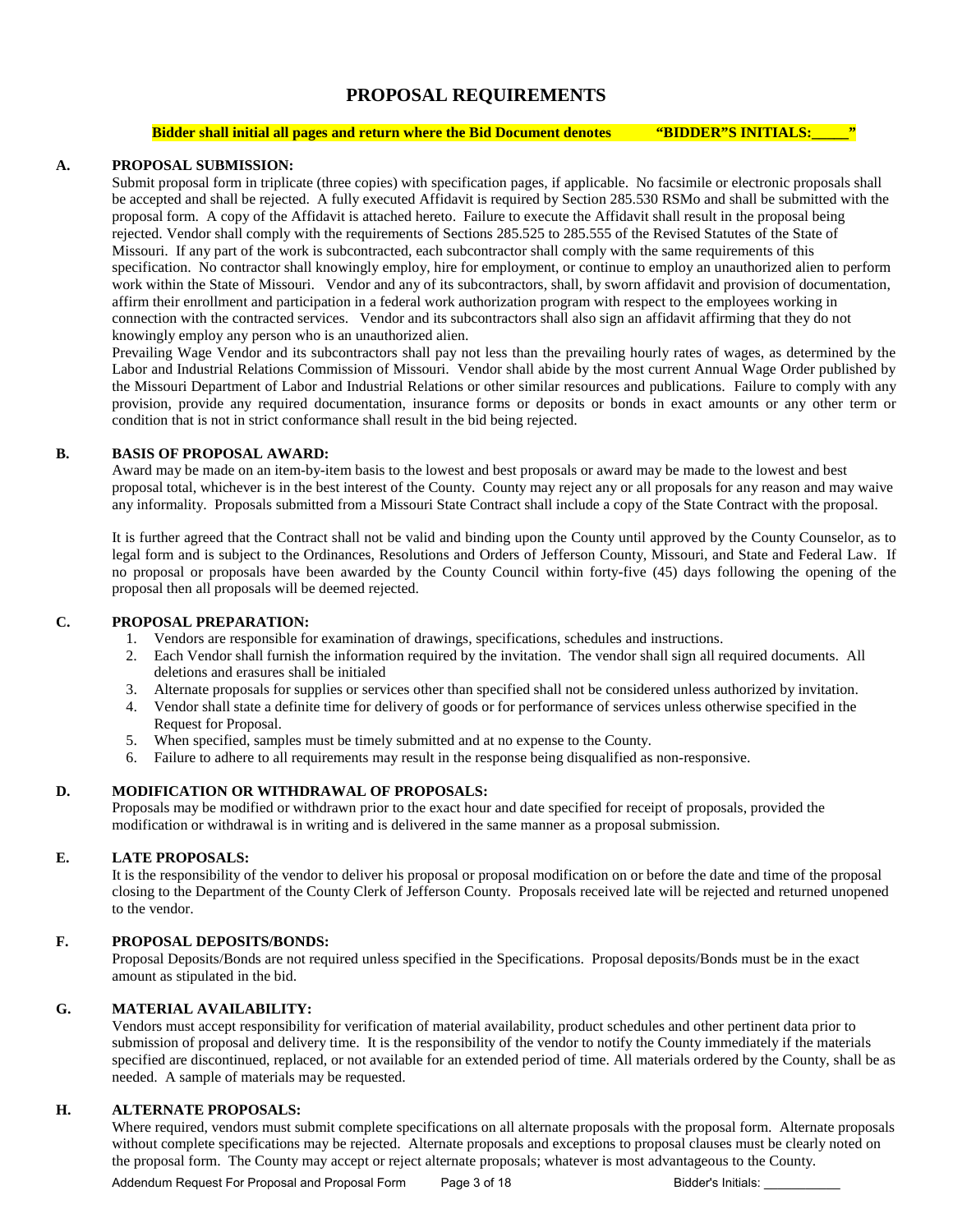#### **I. INCORPORATION OF DOCUMENTS:**

 The terms of the proposal invitation, proposal specifications, proposal form are and shall be incorporated into the contract as if fully setout therein.The Proposal, if accepted and approved by the County Council and County Executive shall constitute the terms of a Contract or Agreement with Jefferson County, Missouri, subject to any further Amendments, Memoranda or other documents or specifications which must be set forth in writing and signed by all parties.

#### **J. ADDENDA:**

Addenda to proposal specifications are incorporated by reference as if fully setout herein. It is the responsibility of the vendor to insure and verify that they are in receipt of and completed all attached addenda's prior to submission of proposal forms. Verification is made by contacting the Department of Administrative Services or by reviewing the County Web Site. [\(www.jeffcomo.org\)](http://www.jeffcomo.org/).

#### **K**. **INSURANCE:**

 The Vendor/Contractor shall purchase and maintain insurance with an insurance company licensed to do business in the State of Missouri or in the state where the vendor is incorporated or otherwise licensed to do business and which shall remain, at all times during the term of any contract with the County, in full force and effect. Preference will be given to a Vendor/Contractor who provides insurance with an insurance company licensed to do business in the State of Missouri, but in any event said Vendor/Contractor shall provide said insurance at it's own expense. Such insurance shall be provided as will protect the Vendor/Contractor from claims which may arise out of or result from the Vendor/Contractor's execution of the work, whether such execution be by himself, his employees, agents, or by anyone for whose acts any of them may be liable. If any such work covered by the Contract is to be performed on County owned or leased premises, the Vendor agrees to carry liability and workman's compensation insurance, satisfactory to the County, and to indemnify the County against all liability, loss, and damage arising out of any injuries to persons and property caused by the Vendor, his sub-contractors, employees or agents. The insurance coverage shall be such as to fully protect the County and the general public from any and all claims for injury and damage resulting by any actions on the part of the Vendor/Contractor or its' forces as enumerated above. All policies must name the County as an additional insured and provide for thirty (30) days written prior to any material changes or cancellation. Any disputes regarding a breach, insurance amounts, liability, coverage, lapse or otherwise shall be litigated in the Circuit Court of Jefferson County, Missouri and the same shall be incorporated into any Contract agreed to by the parties.

 THE COUNTY REQUIRES A CURRENT AND VALID CERTIFICATE OF INSURANCE OR BINDER SHOWING REQUIRED INSURANCE COVERAGE MUST BE PROVIDED WITH EACH BID. JEFFERSON COUNTY MUST BE ADDED AS AN ADDITIONAL INSURED AFTER AWARD OF THE BID. ANY LAPSE IN INSURANCE COVERAGE OR CANCELLATION THEREOF BY THE CONTRACTOR OR SUB-CONTRACTORS DURING THE TERMS OF THE CONTRACT SHALL IMMEDIATELY BE DEEMED A MATERIAL BREACH UNDER THE TERMS OF ANY CONTRACT.

#### A. ( X )Required ( ) Not Required **Comprehensive General Liability Insurance**

The Vendor/Contractor shall maintain and keep in full force and effect during the terms of this Contract such comprehensive general liability insurance as shall protect them from claims which may arise from operations under this Contract, whether such operations be by themselves or by anyone directly or indirectly employed by them. The amounts of insurance shall be not less than \$1,000,000.00 combined single limit for any one occurrence covering both bodily injury and property damage, including accidental death.

#### B. ( X )Required ( ) Not Required **Professional Liability Insurance**

The Vendor/Contractor shall provide the County with proof of Professional Liability Insurance, which shall protect the County against any and all claims, which might arise as a result of the operation of the Vendor/Contractor in fulfilling the terms of this Contract during the life of the Contract. The minimum amounts of such insurance will be \$1,000,000.00. Should any work be subcontracted, these limits will also apply.

C. ( X )Required ( ) Not Required **Worker's Compensation Insurance:**  per Missouri Revised Statutes Chapter 287

The Vendor/Contractor or his sub-contractor or contractors, shall maintain and keep in force of this Contract such worker's compensation insurance limits as required by the statues of the State of Missouri and Employer's Liability with limits no less than \$500,000.00.

#### **L. PROPOSAL OPENINGS:**

Proposals will be publicly opened and read aloud at the time indicated on page 1. The vendors and the public are invited but not required to attend the formal opening of the proposals. No decisions relating to the award of a contract or agreement will be made at the opening.

#### **M. PROPOSAL TABULATIONS:**

Proposal Tabulations will be available 5 to 7 business days following the proposal opening. Proposal submissions are open for public review at the time of the proposal opening. Proposal tabulations are posted on the County's web-site address, Addendum Request For Proposal and Proposal Form Page 4 of 18 Bidder's Initials: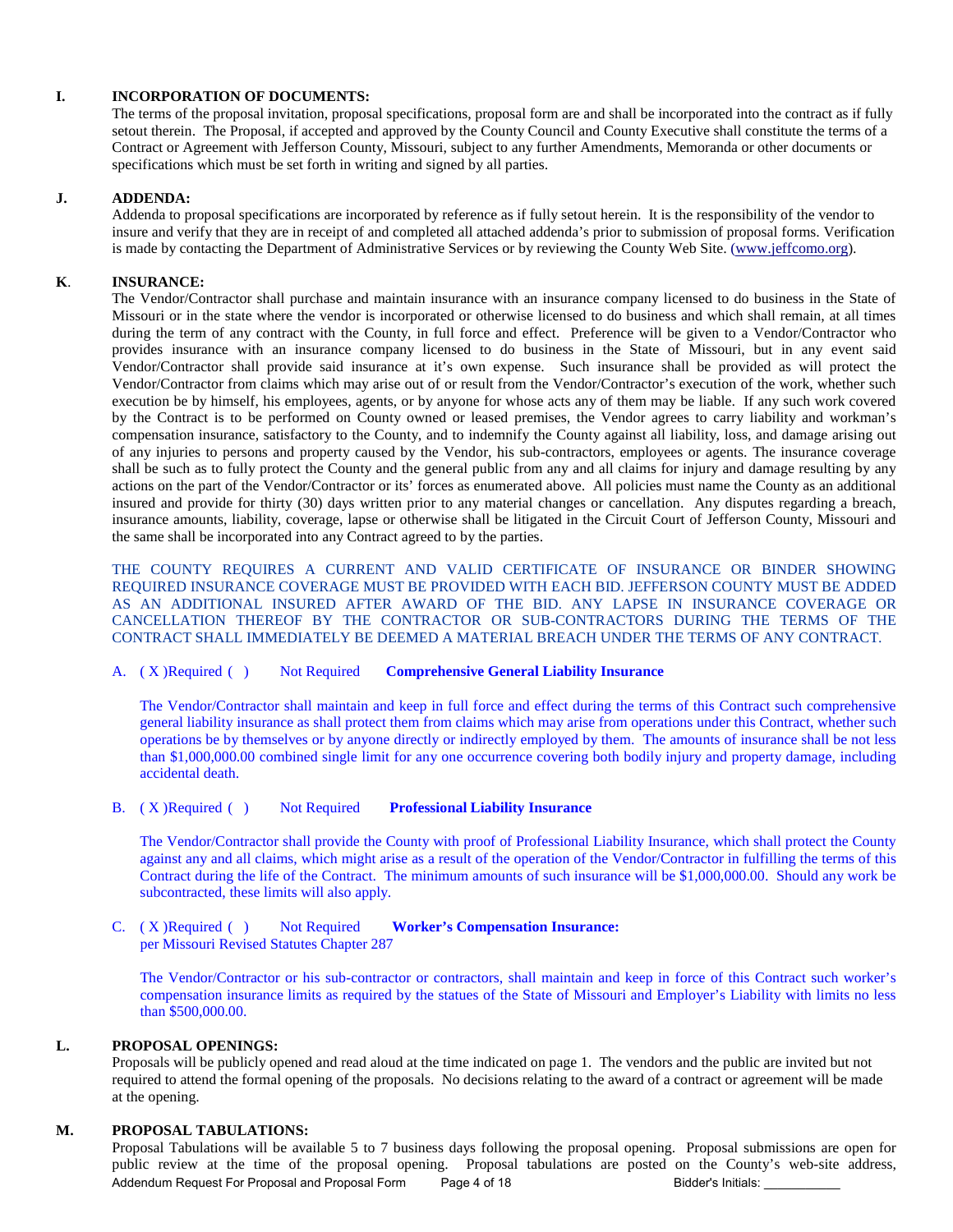[www.jeffcomo.org,](http://www.jeffcomo.org/) under the services tab, Invitation for Bid/Request for Proposal link. **NO COPIES** of proposal tabulations are sent to vendors.

### **PROPOSAL FORM AND CONTRACT**

#### **A. PROPOSAL REPRESENTATIONS:**

The vendor, by executing the proposal form certifies that:

- 1. The proposal complies with Request for Proposal, Form and Proposal Specifications.
- 2. The vendor is not debarred or suspended from participation in Federal Assistance programs.

#### **B. TAXES:**

No bid or proposal shall be awarded by Jefferson County unless the prospective bidder provides proof that the bidder does not owe delinquent real or personal property taxes to Jefferson County. The prospective bidder may be required to provide proof in the form of an original paid tax receipt issued by the Jefferson County Collector or a verified affidavit statingthat the applicant does not own any real or personal property in Jefferson County. Tax receipts for the past 3 years are required and may be obtained at <http://jeffersonmo.devnetwedge.com/> or a notarized affidavit stating that the applicant does not own any real or personal property in Jefferson County on company letterhead.

**Section 135.040 of the Jefferson County Code of Ordinances (Ord. No. 10-0411) requires that no bid or proposal shall be awarded by Jefferson County unless the prospective bidder provides proof that the bidder does not owe delinquent real or personal property, or that the bidder does not own any real or personal property in Jefferson County. All delinquent real or personal property taxes shall be paid, in-full, prior to the award of any bid, or proof shall be provided that the bidder does not own any real or personal property in Jefferson County prior to the award of any bid. Jefferson County considers that the failure to pay any and all real or personal property taxes due Jefferson County, Missouri, the failure to report all real or personal property owned, held or used in Jefferson County, the failure to provide proof thereof, and/or the failure to keep said tax bills current shall be deemed a material breach of the contract and will subject the contract to immediate cancellation. All taxes, due and owing, must be paid in full at the time the bid is awarded by Jefferson County and remain paid during the entire term of the contract unless the prospective bidder provides proof that the bidder does not own real or personal property in Jefferson County. This requirement shall not apply to the award of bids for projects which are funded in whole or in part by Federal funds.**

#### **C. CERTIFICATION OF INDEPENDENT PRICE DETERMINATION:**

- 1. The prices in the proposal shall be independently determined, without consultation, communication, or agreement for the purpose of restricting competition as to any matter relating to price with any Vendor or other person.
- 2. Unless otherwise required by law, the prices shall not have been knowingly disclosed by the Vendor prior to opening; or
- 3. No attempt has been made or will be made by the vendor to induce any other person or firm to submit or not to submit a proposal.

#### **D. PRICE:**

The price(s) specified in this proposal shall be firm and not subject to contingency or reservation. The vendor represents prices specified in the proposal do not exceed current selling price for the same or substantially similar good or service, and are the same as or lower than other prices charged to the vendor's most favored customer. In the event the stated prices are determined to be higher than the prices for which Supplier has sold the items, or services, to others, this contract price shall be reduced accordingly. **Proposal prices are ALL INCLUSIVE: (Shipping, Handling, Delivery, and Assembly to locations specified by the County). Prices shall be firm for ALL County departments and locations for term of the agreement**.

#### **E. MISSOURI DOMESTIC PRODUCT PROCUREMENT ACT:**

Vendor represents that the goods provided comply with Sections 34.350 to 34.359, RSMo, known as the Domestic Product Procurement Act. The act encourages the purchase of products manufactured or produced in the United States, State of Missouri, and Jefferson County, Missouri. Vendor shall include proof of compliance with the Act with the proposal.

#### **F. NON-EXCLUSIVE AGREEMENT:**

The contractor shall understand and agree that the contract shall not be construed as an exclusive agreement and further agrees that the County may secure identical and/or similar services or products from other sources at anytime in conjunction with or in replacement of the contractor's services.

#### **G. DEFINITIONS:**

- 1. The term "County" means the Jefferson County, Missouri and its designated representatives.
- 2. The term "Vendor" means Supplier, Contractor, and Seller and includes designated representatives.
- 3. The term "RFP" means Request for Proposal.
- 4. The term "Agreement/Contract means Binding Agreement, Contract, Request for Purchase, Order.

#### **H. INSPECTION, ACCEPTANCE AND APPROVALS:**

Goods shall at all times and places, including the period of manufacture, are subject to inspection and test by County. County will accept or give notice of rejection of goods delivered within a reasonable time after receipt. Acceptance shall not waive any warranty. All goods supplied are subject to final inspection and acceptance by County notwithstanding payment, prior inspections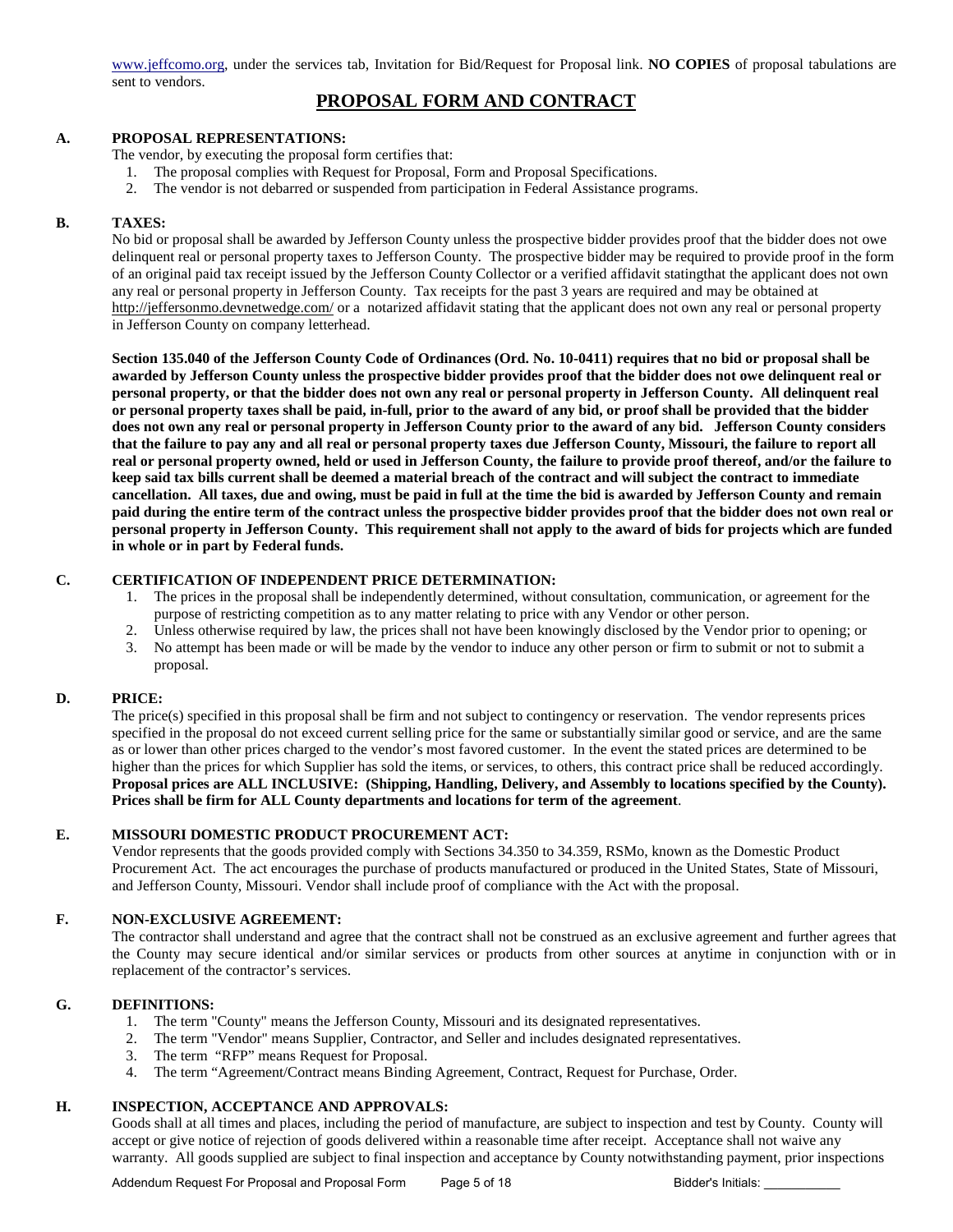or approvals. County may require prompt replacement or correction of rejected goods at Supplier's expense, including a reduction in price for rejected goods. Supplier shall not resubmit rejected goods to County without prior written approval and instructions from County. In addition, Supplier shall identify resubmitted goods as previously rejected. Supplier shall provide and maintain a quality assurance and control system acceptable to County.

#### **I. WARRANTY:**

Unless otherwise agreed to in writing by the parties, Supplier warrants that items ordered to specifications will conform thereto and to any drawings, samples or other descriptions furnished or adopted by County, or, if not ordered to specifications will be fit and sufficient for the purpose intended, and that all items will be new, merchantable, of good material and workmanship, and free from defect. Such warranties, together with Supplier's service warranties and guarantees, if any, shall survive inspection, test, acceptance of, and payment for the items and shall run to County and its assigns. Except for latent defects, the County shall give notice of any nonconformity to the Supplier within one (1) year after acceptance. County may return for credit or require prompt correction or replacement of the defective or non-conforming goods or have the defective good corrected or replaced at Supplier's expense. Return to Supplier of any defective or non-conforming goods and delivery to County of any corrected or replaced goods shall be at Supplier's expense. Defective or non-conforming items shall not be corrected or replaced without written authorization by County. Goods required to be corrected or replaced shall be subject to the provisions of this clause and the clause hereof entitled "Inspection, Acceptance and Approvals" in the same manner and to the same extent as goods originally delivered under this contract.

#### **J. PAYMENT:**

County will pay Supplier for goods upon delivery to, submission of certified invoices and acceptance. The County will not be responsible for articles or services furnished without a purchase order. Price is tax-exempt.

#### **K. CHANGE ORDER:**

County may make changes within the general scope of this contract. If any such changes cause an increase or decrease in the cost of or the time required for the performance of any part of the work, whether changed or not changed by any such order, an equitable adjustment shall be made in the price or delivery schedule or both, and any change order shall be in writing. Any claim by a Supplier for adjustment under this clause shall be asserted within fifteen (15) days from the date of receipt of this written order directing the change, provided, however, County, if it decides that the facts justify such action, may receive and act upon such claim asserted at any time prior to final payment.

#### **L. DELIVERIES:**

Deliveries shall be made in strict accordance with any delivery schedule contained in the proposal specification or contract and in the exact quantity ordered. Failure to adhere to delivery schedule is reason for termination in accordance with the "termination" clause. Deliveries are to be made at locations specified by the County at time of Order.

#### **M. RESPONSIBILITY FOR SUPPLIES:**

Pursuant to Section 290.560 RSMo, Supplier/Contractor shall employ only Missouri laborers and laborers from nonrestrictive states except that other laborers may be used when Missouri laborers or laborers from nonrestrictive states are not available, or are incapable of performing the particular type of work involved, if so certified by the contractor and approved by the County. Except as otherwise provided, Supplier shall be responsible and bear all risks for loss and damage to goods until delivery at County's facilities, regardless of F.O.B. point, point of inspection or acceptance; and if the goods are rejected.

#### **N. SUBCONTRACTS:**

Supplier shall not enter into any subcontract(s) in excess of \$25,000 or 20% of this contract price; whichever is less, for any goods without County's prior written approval.

#### **O. CHOICE OF LAW:**

This proposal and contract shall be governed and interpreted according to the laws of the State of Missouri. Venue for any court action shall be in Jefferson County, Missouri.

#### **P. TERMINATION:**

- 1. General: Performance of work may be terminated by the County in whole, or from time to time in part, whenever County shall determine that such termination is in the best interests of County. Termination shall be affected by delivery to Supplier of a Notice of Termination specifying the extent to which performance of work is terminated and the date upon which such termination becomes effective. If such notice does not state termination is pursuant to subparagraph 2, 3, or 4 of this paragraph, County shall have the right to so indicate within thirty (30) days. If no notice is delivered within the thirty (30) day period, or such longer periods as is mutually agreed to by the parties, the original Notice of Termination shall be deemed to be issued pursuant to subparagraph 1 of this paragraph.
- 2. Bankruptcy or Insolvency: In the event bankruptcy proceedings are commenced by or against Supplier or under any provisions of the United States Bankruptcy Act or for the appointment of a receiver or trustee or a general assignment for the benefit of creditors of either party, County shall be entitled to terminate without further cost or liability.
- 3. **Section 135.040 of the Jefferson County Code of Ordinances (Ord. No. 10-0411) requires that no bid or proposal shall be awarded by Jefferson County unless the prospective bidder provides proof that the bidder does not owe**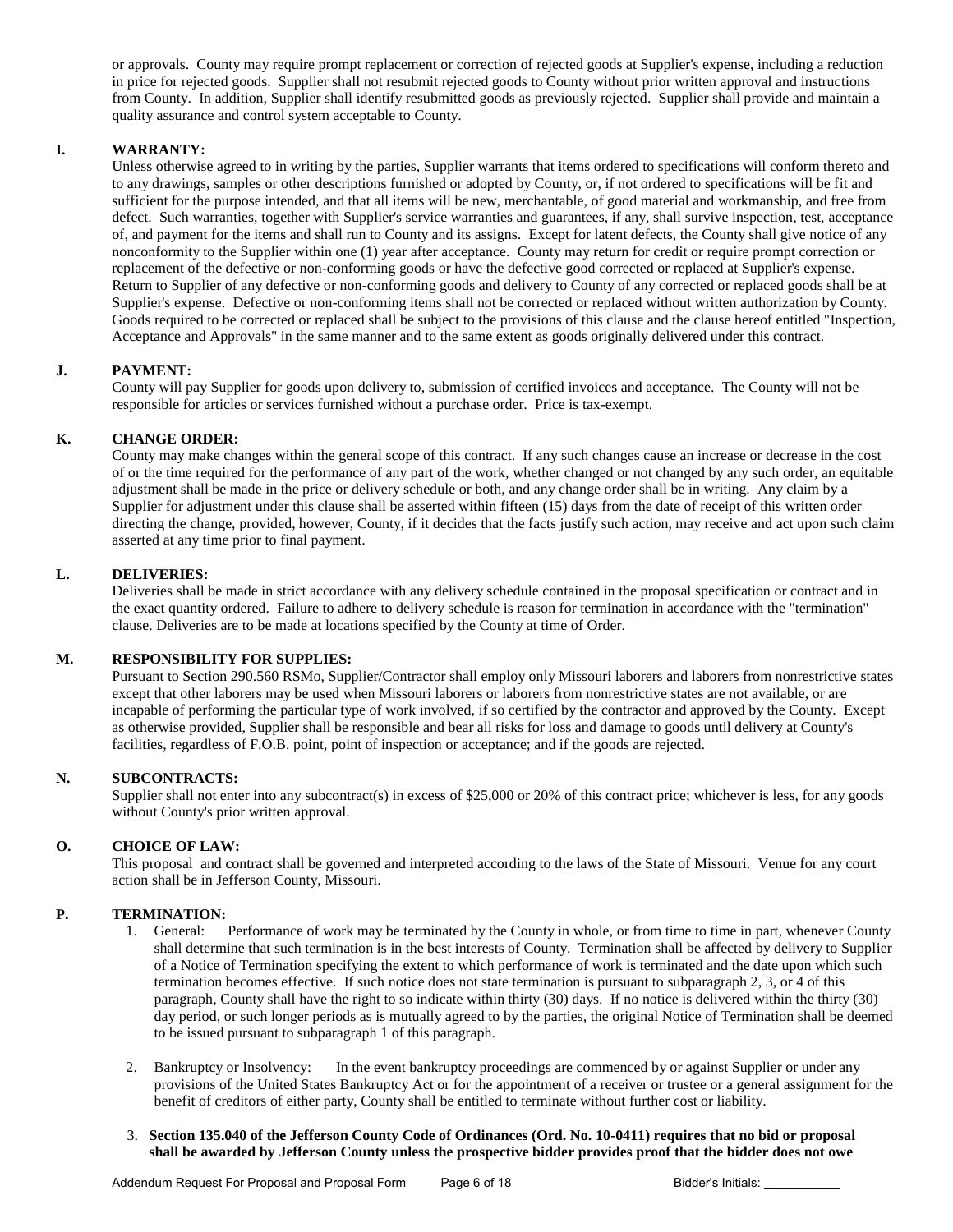**delinquent real or personal property, or that the bidder does not own any real or personal property in Jefferson County. All delinquent real or personal property taxes shall be paid, in-full, prior to the award of any bid, or proof shall be provided that the bidder does not own any real or personal property in Jefferson County prior to the award of any bid. Jefferson County considers that the failure to pay any and all real or personal property taxes due Jefferson County, Missouri, the failure to report all real or personal property owned, held or used in Jefferson County, the failure to provide proof thereof, and/or the failure to keep said tax bills current shall be deemed a material breach of the contract and will subject the contract to immediate cancellation. All taxes, due and owing, must be paid in full at the time the bid is awarded by Jefferson County and remain paid during the entire term of the contract unless the prospective bidder provides proof that the bidder does not own real or personal property in Jefferson County. This requirement shall not apply to the award of bids for projects which are funded in whole or in part by Federal funds.**

- 4. Default: County may terminate the whole Contract or any part in either of the following circumstances:
	- a. If supplier fails to deliver the items required by the contract within the time specified; or
	- b. If supplier fails to perform any of the other provisions of the contract, or so fails to make progress as to endanger performance of the contract in accordance with its terms, and in either of these two circumstances does not cure such failure within a period of ten (10) days after notice from County specifying such failure. In the event of termination under subparagraph 1, County shall have the right to procure, on such terms and in such manner as it may deem appropriate, items similar to those terminated, and to recover from Supplier the excess cost for such similar items provided, however, Supplier shall not be liable for such excess costs where the failure upon which the termination is based has arisen out of causes beyond the control of Supplier and without the fault or negligence of Supplier. Such causes shall be deemed to include fires, floods, earthquakes, strikes, and acts of the public enemy. The rights of County provided in subparagraph 1 shall be in addition to any other rights provided by law or the contract.
	- c. In the event of the Supplier's non-compliance with the provisions as set forth. This Contract may be cancelled, terminated or suspended in whole or in part and the supplier may be declared ineligible for further County contracts. The rights and remedies of the County provided in this paragraph shall not be exclusive but are in addition to any remedies provided in this Contract or as provided for by law.

#### **Q. NOTICE AND SERVICE THEREOF:**

Any notice from the County shall be in writing and considered delivered and the service thereof completed when said notice is posted, by certified or regular mail, to the Supplier, at the address stated on the proposal form.

#### **R. CONTRACT TERM:**

Performance shall be governed solely by the terms and conditions as set forth in the Request for Proposal, Proposal Specifications, Proposal Form and the Contract notwithstanding any language contained on any invoice, shipping order, bill of lading or other document furnished the Seller at any time and the acceptance by the County for any goods furnished.

#### **S. COMPLIANCE WITH APPLICABLE LAWS:**

Supplier warrants it has complied with all applicable laws, rules and ordinances of the United States, Missouri or any other Governmental authority or agency in the manufacture or sale of the goods, including but not limited to all provisions of the Fair Labor Standards Act of 1938, as amended.

#### **T. ACTS OF GOD:**

No party shall be liable for delays, nor defaults due to Acts of God or the public enemy, riots, strikes, fires, explosions, accidents, governmental actions of any kind or any other causes of a similar character beyond its control and without its fault or negligence.

#### **U. SELLER'S INVOICES:**

Invoices shall contain the following information. Contract number (if any), Purchase Order Number, Item number, contract description of goods or services, sizes, quantities, unit prices and extended totals. Invoices for and inquiries regarding payment should be addressed to the County Accounts Payable Clerk.

#### **V. APPROVAL:**

It is agreed the acceptance of a proposal shall not be valid and binding upon the County until approved by the County Purchasing Agent, County Council and County Counselor.

#### **W. INDIVIDUAL, PARTNERSHIPS, CORPORATIONS:**

Indicate: [ ] Individual: [ ] Partnership: [ ] Corporation.

Incorporated in the State of \_\_\_\_\_\_\_\_\_\_\_\_\_\_\_\_\_\_\_\_\_\_\_\_\_\_\_\_.

#### **X. LITIGATION:**

This agreement shall be interpreted under the laws of the State of Missouri. Any disagreements, questions, controversies, litigation or other causes of action whatsoever arising from or under the terms of this agreement shall be resolved in the trial courts of 23rd Judicial Circuit Court of the State of Missouri-Hillsboro, Missouri.

**Y. LANGUAGE:** Bids and all related documents will only be accepted in the English Language.

Addendum Request For Proposal and Proposal Form Page 7 of 18 Bidder's Initials: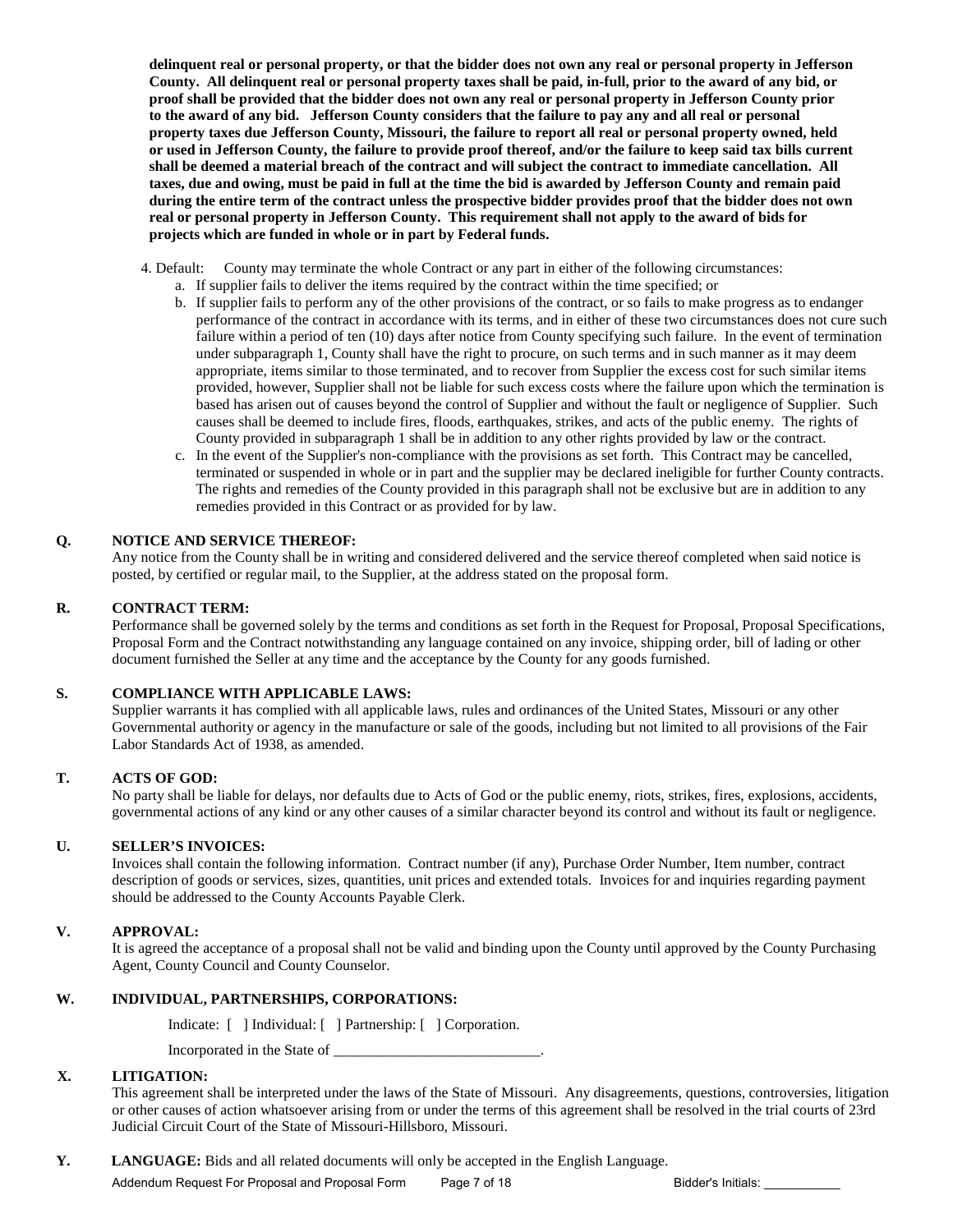# THE INVITATION FOR BID / REQUEST FOR PROPOSAL NOTICES ARE POSTED ON THE JEFFERSON COUNTY, MISSOURI WEBSITE AT [WWW.JEFFCOMO.ORG](http://www.jeffcomo.org/) LOCATED UNDER THE SERVICES TAB, INVITATION FOR BID / REQUEST FOR PROPOSAL LINK.

# **SPECIFICATION CONTACT**

**WES WAGNER – COUNTY CLERK – 636-797-5002**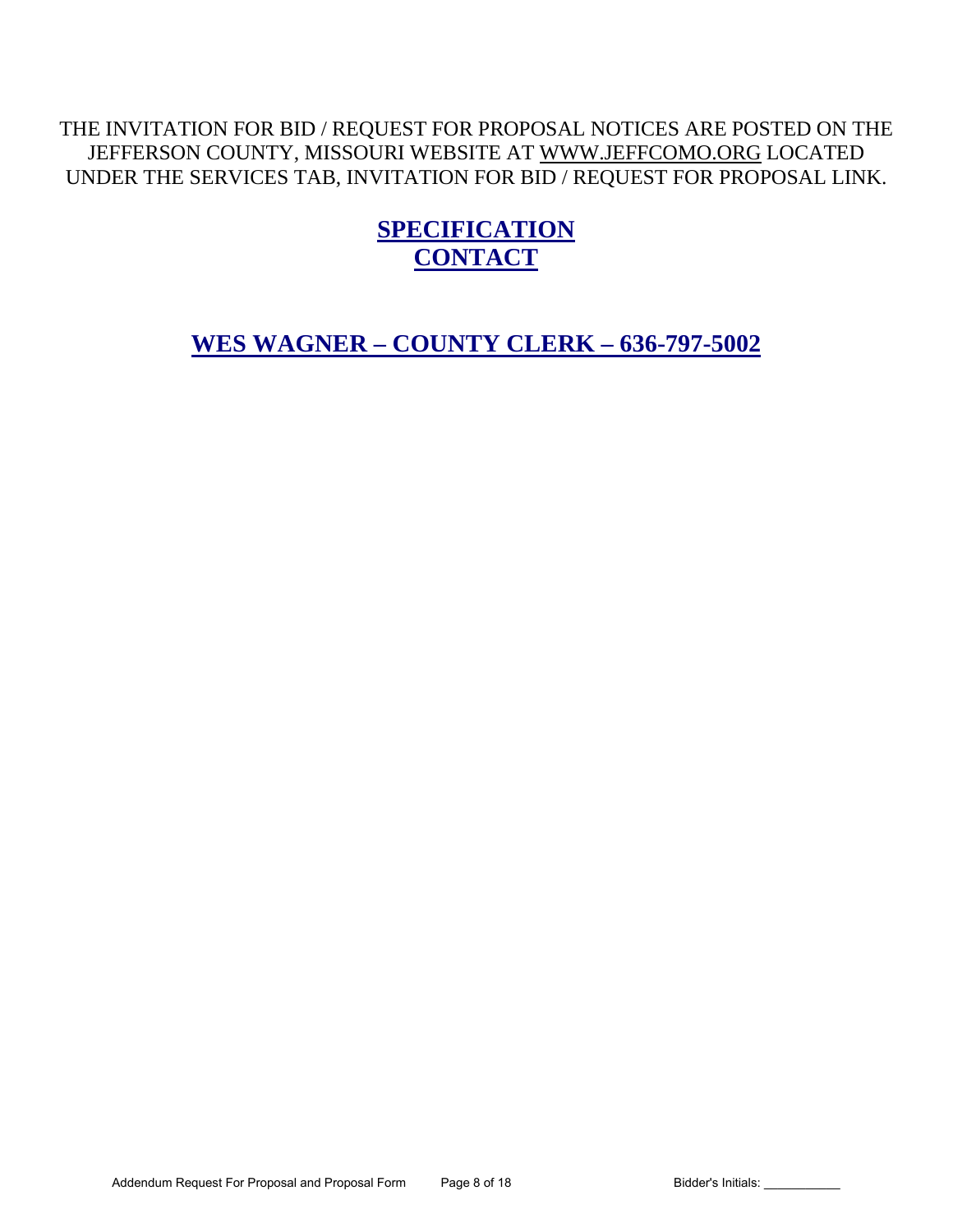# **AFFIDAVIT OF WORK AUTHORIZATION**

The grantee, sub grantee, contractor or subcontractor who meets the section 285.525, RSMo definition of a business entity must complete and return the following Affidavit of Work Authorization.

| Comes now                                                  | (Name of Business Entity Authorized Representative) as                                                           |
|------------------------------------------------------------|------------------------------------------------------------------------------------------------------------------|
|                                                            | (Position/Title) first being duly sworn on my oath, affirm                                                       |
|                                                            | (Business Entity Name) is enrolled and will continue to participate in the                                       |
|                                                            | E-Verify federal work authorization program with respect to employees hired after enrollment in the program      |
|                                                            | who are proposed to work in connection with the services related to                                              |
|                                                            | (Bid/Grant/Subgrant/Contract/Subcontract) for the duration of the grant, subgrant, contractor, or subcontractor, |
|                                                            | if awarded in accordance with subsection 2 of section 285.530, RSMo. I also affirm that                          |
|                                                            | (Business Entity Name) does not and will not knowingly employ a person                                           |
|                                                            | who is an unauthorized alien in connection with the contracted services related to                               |
|                                                            | (Bid/Grant/Subgrant/Contract/Subcontract) for the duration of                                                    |
| the grant, subgrant, contract, or subcontract, if awarded. |                                                                                                                  |

*In Affirmation thereof, the facts stated above are true and correct. (The undersigned understands that false statements made in this filing are subject to the penalties provided under section 575.040, RSMo.)* 

| Authorized Representative's Signature                                                    | <b>Printed Name</b> |                  |               |
|------------------------------------------------------------------------------------------|---------------------|------------------|---------------|
| Title                                                                                    | Date                |                  |               |
|                                                                                          | (DAY)               |                  | (MONTH, YEAR) |
| commissioned as a notary public within the County of _________________________, State of |                     | (NAME OF COUNTY) |               |
|                                                                                          |                     |                  |               |
| (NAME OF STATE)                                                                          |                     |                  | (DATE)        |
| <b>Signature of Notary</b>                                                               | Date                |                  |               |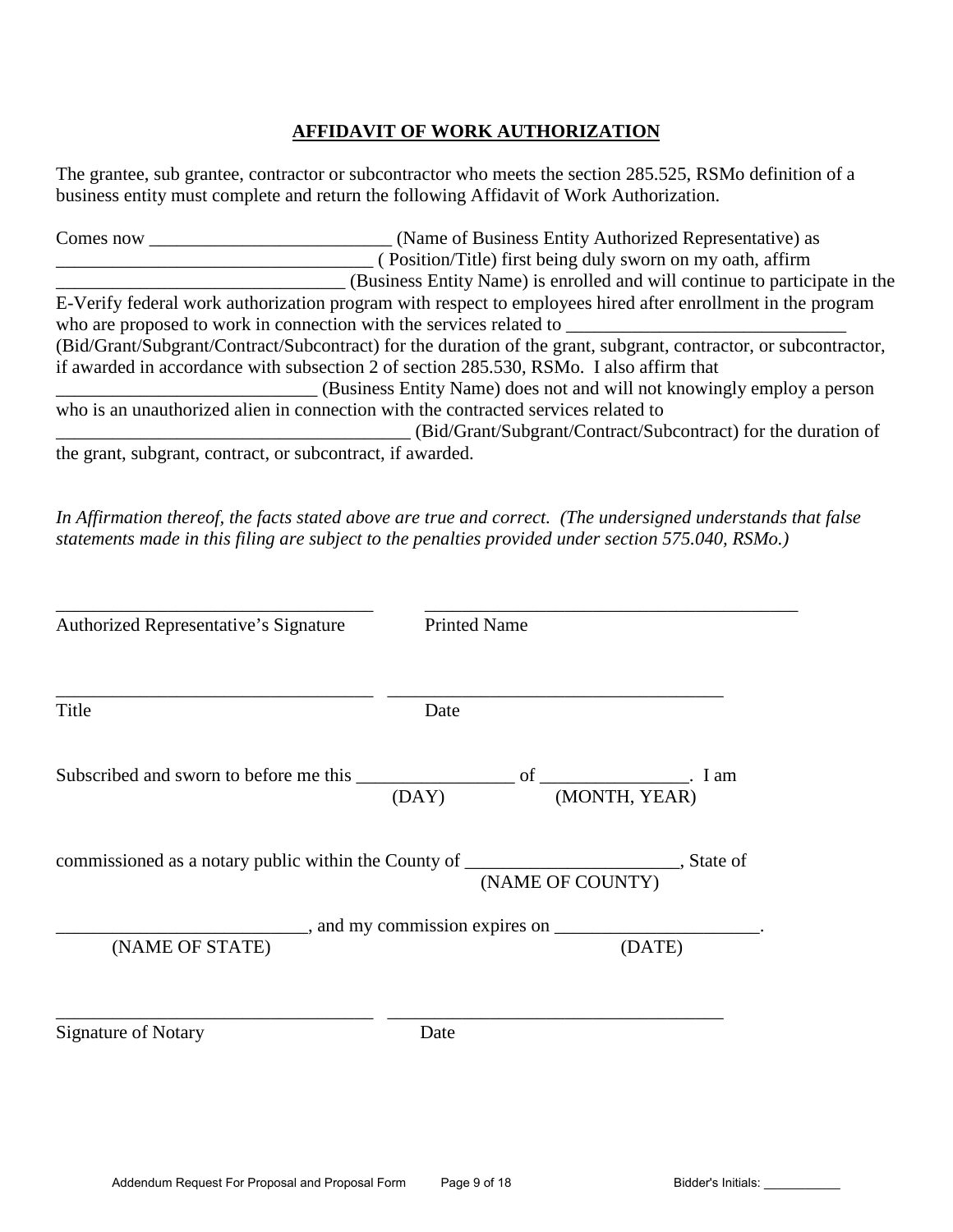# **AFFIDAVIT OF WORK AUTHORIZATION**

(Continued)

# **CURRENT BUSINESS ENTITY STATUS**

I certify that \_\_\_\_\_\_\_\_\_\_\_\_\_\_\_\_\_\_\_\_\_\_\_\_\_\_\_\_\_ (Business Entity Name) **MEETS** the definition of a business entity as defined in section 285.525, RSMo pertaining to section 285.530, RSMo as stated above.

 $\overline{\phantom{a}}$  ,  $\overline{\phantom{a}}$  ,  $\overline{\phantom{a}}$  ,  $\overline{\phantom{a}}$  ,  $\overline{\phantom{a}}$  ,  $\overline{\phantom{a}}$  ,  $\overline{\phantom{a}}$  ,  $\overline{\phantom{a}}$  ,  $\overline{\phantom{a}}$  ,  $\overline{\phantom{a}}$  ,  $\overline{\phantom{a}}$  ,  $\overline{\phantom{a}}$  ,  $\overline{\phantom{a}}$  ,  $\overline{\phantom{a}}$  ,  $\overline{\phantom{a}}$  ,  $\overline{\phantom{a}}$ 

(Please Print)

 Authorized Business Entity Authorized Business Entity Representative's Name<br>
Representative's Signature

 $\overline{\phantom{a}}$  ,  $\overline{\phantom{a}}$  ,  $\overline{\phantom{a}}$  ,  $\overline{\phantom{a}}$  ,  $\overline{\phantom{a}}$  ,  $\overline{\phantom{a}}$  ,  $\overline{\phantom{a}}$  ,  $\overline{\phantom{a}}$  ,  $\overline{\phantom{a}}$  ,  $\overline{\phantom{a}}$  ,  $\overline{\phantom{a}}$  ,  $\overline{\phantom{a}}$  ,  $\overline{\phantom{a}}$  ,  $\overline{\phantom{a}}$  ,  $\overline{\phantom{a}}$  ,  $\overline{\phantom{a}}$ Business Entity Name Date

As a business entity, the grantee, sub grantee, contractor, or subcontractor must perform/provide the following. The grantee, sub grantee, contractor, or subcontractor shall check each to verify completion/submission:

□ Enroll and participate in the E-Verify federal work authorization program (Website: [http://www.dhs.gov/e-verify;](http://www.dhs.gov/e-verify) Phone: 888-464-4218: Email: [e-verify@dhs.gov\)](mailto:e-verify@dhs.gov) with respect to the employees hired after enrollment in the program who are proposed to work in connection with the services required herein;

AND

□ Provide documentation affirming said company's/individual's enrollment and participation in the E-Verify federal work authorization program. Documentation shall include a page from the E-Verify Memorandum of Understanding (MOU) listing the grantee's, subgrantee's, contractor's, or subcontractor's name and the MOU signature page completed and signed, at minimum, by the grantee, subgrantee, contractor, or subcontractor and the Department of Homeland Security – Verification Division; (if the signature page of the MOU lists the grantee's, subgrantee's, contractor's, or subcontrator's name, then no additional pages of the MOU must be submitted).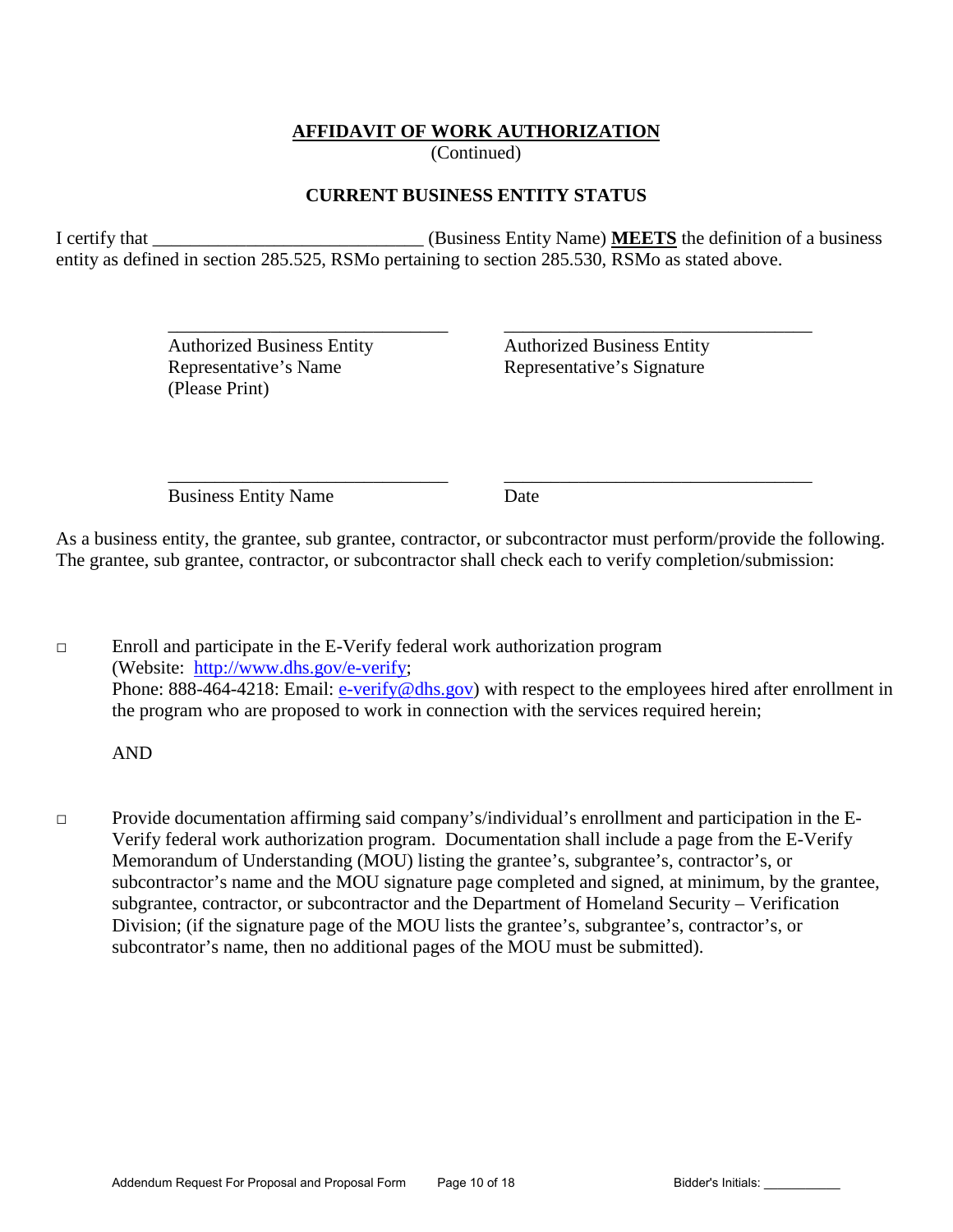### **CERTIFICATION REGARDING DEBARMENT, SUSPENSION, INELIGIBILITY AND VOLUNTARY EXCLUSION**

This certification is required by the regulations implementing Executive Order 12549, Debarment and Suspension, 43 CFR Part 12, Section 12.510, Participants' responsibilities. The regulations were published as Part VII of the May 26, 1988 Federal Register (pages 19160-19211). For further assistance in obtaining a copy of the regulations, contact the U.S. Department of the Interior, Acquisition and Assistance Division, Office of Acquisition and Property Management, 18<sup>th</sup> and C Streets, NW, Washington, D.C. 20240.

# (BEFORE COMPLETING CERTIFICATION, READ INSTRUCTIONS)

 (1) The prospective participant certifies, by submission of this proposal, that neither it nor its principals is presently debarred, suspended, proposed for debarment, declared ineligible or voluntarily excluded from participation in this transaction by any federal department or agency.

(2) Where the prospective participant is unable to certify to any of the statements in this certification, such prospective participant shall attach an explanation to this proposal.

Name and Title of Authorized Representative

Signature Date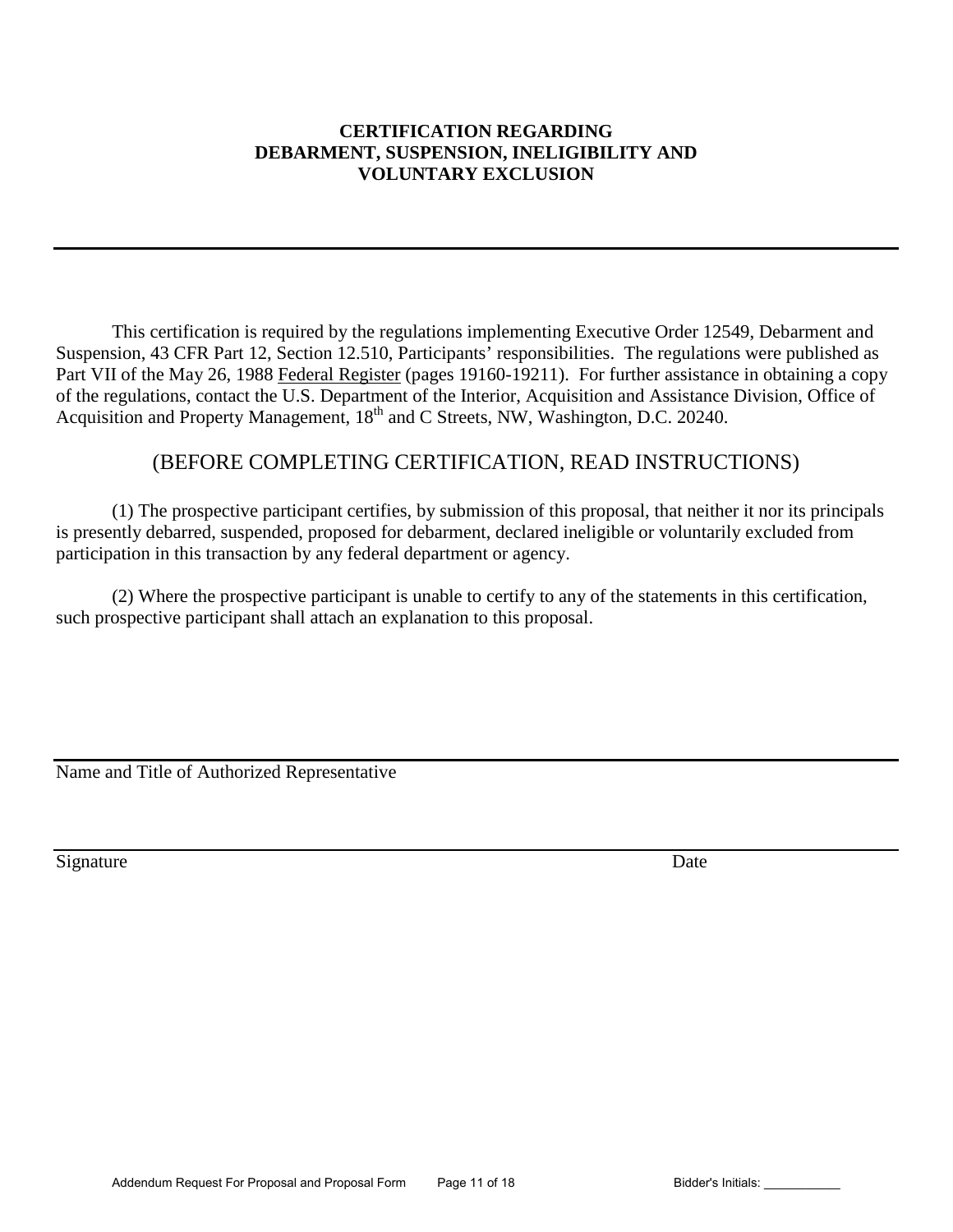### **Instructions for Certification**

1. By signing and submitting this proposal, the prospective participant is providing the certification set out below.

2. The certification in this clause is a material representation of fact upon which reliance was placed when this transaction was entered into. If it is later determined that the prospective participant knowingly rendered an erroneous certification, in addition to other remedies available to the federal government, the department or agency with which this transaction originated may pursue available remedies, including suspension and / or debarment.

3. The prospective participant shall provide immediate written notice to the person to which this proposal is submitted if at any time the prospective participant learns that its certification was erroneous when submitted or has become erroneous by reason of changed circumstances.

4. The terms "covered transaction", "debarred", "suspended", "ineligible", "participant", "person", "primary covered transaction", "principal", "proposal" and "voluntarily excluded", as used in this clause, have the meanings set out in the Definitions and Coverage Sections of rules implementing Executive Order 12549.

5. The prospective participant agrees by submitting this proposal that, should the proposed covered transaction be entered into, it shall not knowingly enter into any covered transaction with a person who is debarred, suspended, declared ineligible or voluntarily excluded from participation in this covered transaction, unless authorized by the department or agency with which this transaction originated.

6. The prospective participant further agrees by submitting this proposal that it will include this clause titled "Certification Regarding Debarment, Suspension, Ineligibility and Voluntary Exclusion", without modification, in all covered transactions and in all solicitations for covered transactions.

7. A participant in a covered transaction may rely upon a certification of a prospective participant in a covered transaction that it is not debarred, suspended, ineligible or voluntarily excluded from the covered transaction, unless it knows that the certification is erroneous. A participant may decide the method and frequency.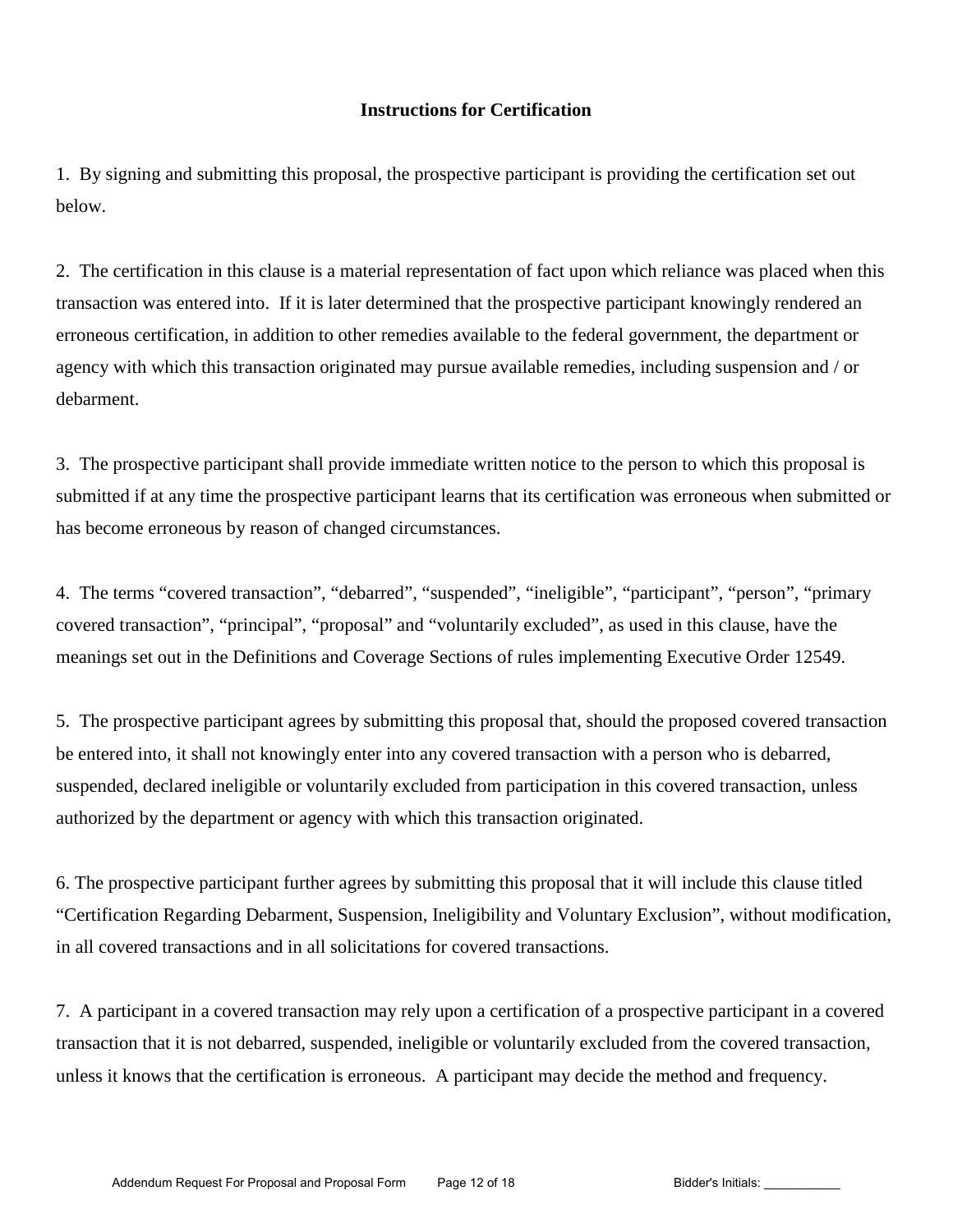# **Lektriever Model 120 Electric Lateral File (ELF)**

# **PART 1 – PRODUCTS**

# **LEKTRIEVER 120 ELECTRIC LATERAL FILE (ELF) EQUIPMENT**

### A. Manufacturers:

- 1. These specifications shall be based upon Kardex Remstar Lektriever 120 ELF units.
- 2. The following manufacturers are approved provided they meet the following requirements from which deviations will not be permitted:
	- a. White Systems
	- b. Hanel Storage Systems
- 3. The Kardex Remstar Lektriever 120 ELF unit shall meet the design requirements and deviations will not be permitted:
	- a. Each unit shall be 116.02 inches wide by 100.4 inches tall with 16 carriers per unit.
	- b. Each unit shall have multipurpose carriers.
	- c. Each unit shall be provided with a 2 year written FACTORY warranty. (Dealer or distributor warranties are not acceptable.) Two year warranty cover all parts and labor as long as preventative maintenance is done at 6, 12 and 18 month intervals.
	- d. All ADA requirements shall be met including reach requirements.
	- e. Each unit shall be equipped with an emergency stop button (mushroom shaped) on the left and right side of the unit.
	- f. All service and maintenance shall be from removable panels in the front of the unit; service access shall not be allowed from the rear or the sides. Zero clearance shall be required on the left and right side of the unit.
	- g. Entire unit shall be TUV listed.
	- h. Maximum overall unit depth with work counter shall not exceed 60 inches. Work counter adds 11.8" to over all depth of unit.

# B. Components:

- 1. General Construction:
	- a. End frames shall be manufactured as integrated assemblies and shall be shipped to the site in complete form. End frame panels and reinforcement channels shall be manufactured from 16-gauge steel. Outside panels (skins) shall be manufactured from 18-gauge steel. Doors shall be manufactured from 19-gauge steel. Base and frame components shall be manufactured from 12 gauge steel. Tracks shall be manufactured from 20-gauge steel. Panels shall be secured internally to prevent un-authorized access by panel removal. Doors shall be of a two-section counter balance design and shall be lockable with the work counter in any position. A steel roof panel to prevent dust and dirt contamination shall be provided for the top of the unit.
- 2. Carrier Construction
	- a. Carrier bodies shall be manufactured from 16-gauge steel. Carrier ends shall be manufactured from combination 16-gauge steel. All sides of the carriers shall be reinforced with hat channels or through the use of welded dividers. Carriers shall facilitate removal with the dismantling of the unit. Carrier suspension arms are of a design, which promotes even weight distribution and reduced vibration.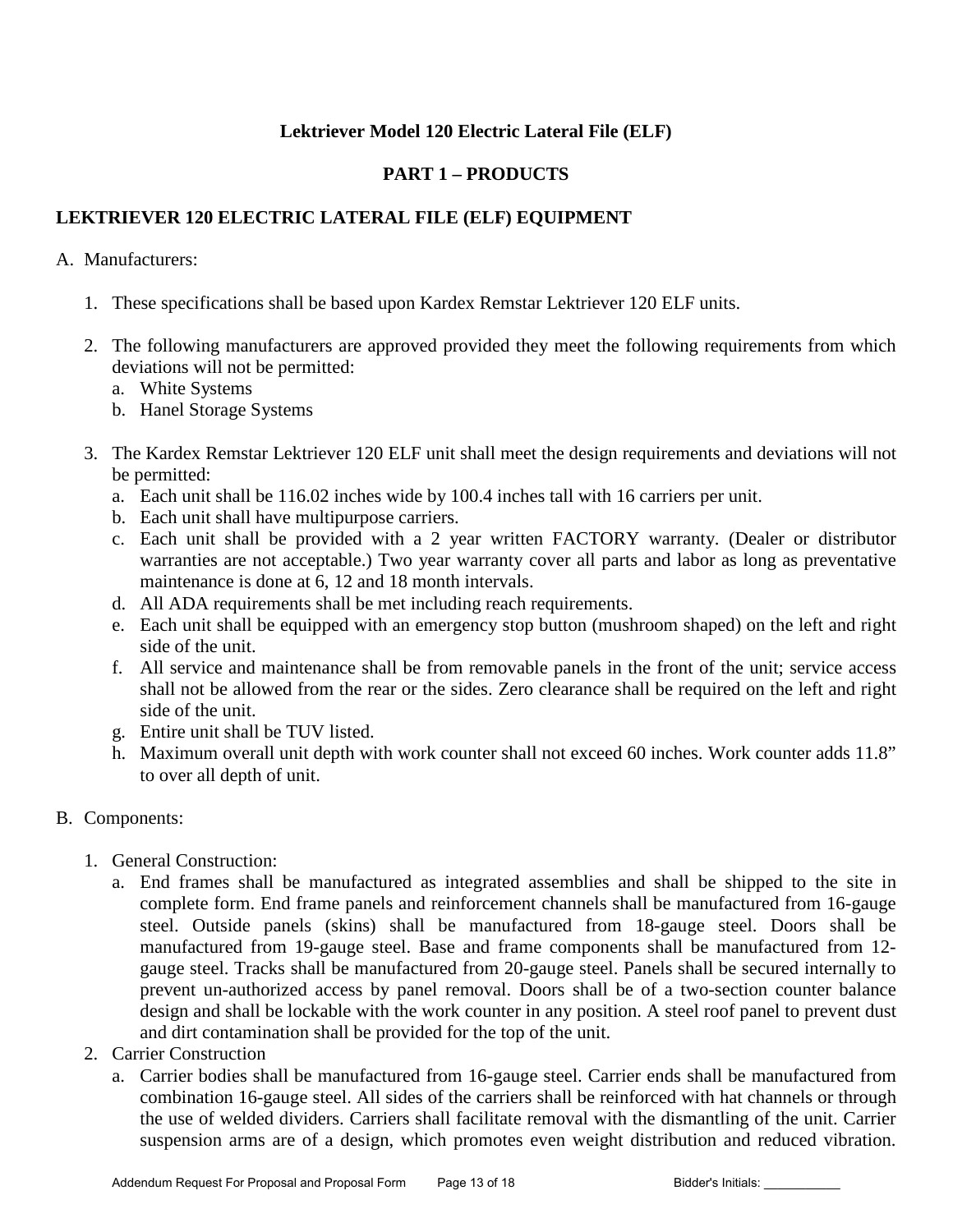Suspension guide wheels shall be permanently attached to suspension arms and manufactured from nylon.

# 3. Ergonomic Factors

- a. The control location shall be within arm's reach when sitting or standing at the work counter. With the work counter in the seated position, the bottom surface of the work counter shall be 28.0" from the floor and the top surface shall be 29.5" from the floor. In the standing position, the bottom of the work counter shall be 37.9" from the floor and the top surface shall be 39.4" from the floor.
- 4. Tracking System
	- a. The tracking system shall be of a full-circumference design to minimize noise and reduce wear. The tracking system shall be of an offset parallel design to provide maximum stability and rigidity when the carrier is presented in the access opening. This also shall permit the inclusion of odd numbers of carriers. Track curves shall be elliptical to provide for a compact overall design. Noise level shall not exceed 60 decibels for a loaded unit.
- 5. Braking System
	- a. The braking system shall be of solid-state, dynamic design. Unit design shall feature electronic circuitry, which shall increase the motor speed from the stop position to operational cycle speed and shall smoothly decelerate the motor in two steps to the stop position.
- 6. Drive Mechanism
	- a. The conveyor chain shall be 1" ASA 80, pre-stretched and matched at the factory. Conveyor chain for both end frame assemblies shall be made from the same production batch of chain. The chain shall have a 7:1 safety factor and a tensile strength of 14,500 pounds. The motor shall be 1.341 HP AC (1.0KW) geared motor with a two speed motor controller and of constant power design. The drive chain shall be 5/8" ASA 0. The complete end frame drive assembly shall be factory tested in operation simulation test fixtures to ensure smooth running prior to shipment.
- 7. Conveyor Imbalance
	- a. The conveyor system shall be capable of transporting loads up to 326 pounds of maximum imbalance condition.
- 8. Power Requirements
	- a. Standard power required shall be single phase grounded electrical service of 16 amperes with a voltage of 110 VAC at 60 Hz. Average power consumption when the unit is running shall be 1.25kw and 0.5kw when the unit is idle. Power Cord Specifications: 12-gauge wire, to be obtained locally.
	- b. No other power source than 110 VAC at 60 Hz is acceptable.
- 9. Cycle Time
	- a. Average cycle time shall be 7.00 inches per second.
- 10. Weight Limit
	- a. Maximum weight of empty unit shall be no more than 3000 pounds
	- b. Maximum weight of fully loaded unit shall be no more than 8200 pounds
- 11. Carrier Positions
	- a. Carriers shall be selected from the keyboard console of the unit, which operates the drive assembly. Carrier selection shall be achieved via an electronic digital proximity sensor, which shall locate and count rotating carriers and carrier levels. The position system shall be of a maintenance free design.
	- b. A method of operating the unit manually (without power) shall be provided. Units shall have the ability to be manually rotated by the use of a hand crank. If during hand cranking the power is Addendum Request For Proposal and Proposal Form Page 14 of 18 Bidder's Initials: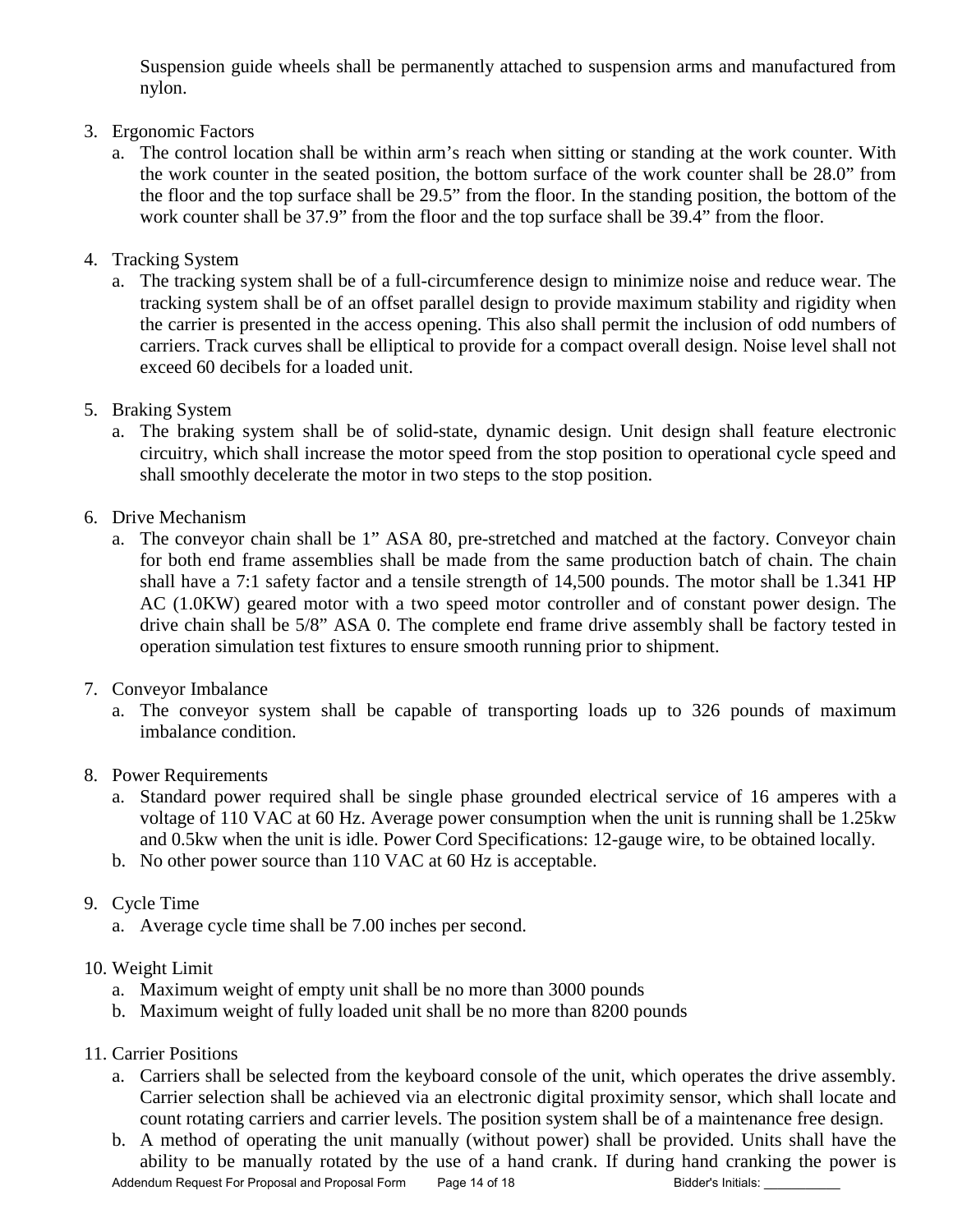returned to the unit, it (the unit) shall remain non-operational by means of a micro switch interrupt caused by the hand crank attachment.

- 12. Control Maintenance Access
	- a. Access to control boards and electronics shall be achieved through a hinged access panel below the work counter. It shall facilitate the easy exchange of boards and individual components.

## 13. Finish

- a. Any proposal shall include finish and color selection.
- b. Interior and exterior surfaces shall have a powder coat finish that is fast drying and free from lead and chromate. Minimum coat thickness shall be 0.5to 1.0 mil. Carriers and other internal components shall be finished in a highly abrasive resistant baked enamel with a minimum coat thickness of 0.5 to 1.0 mil.

### 14. Controls

- a. Operating instructions shall be included with delivery of unit.
- b. The unit shall be equipped with microprocessor controls that enable the operator to start, stop and completely direct the operation of the unit.

# 15. Keyboard Control Console

- a. The keyboard controller shall provide complete control for scanning or selecting media stored in the unit. The standard controller shall include up and down keys for manual carrier selection, three-digit LED display with  $\frac{1}{2}$ " high characters, numeric keyboard for direct carrier selection via the shortest route, start/restart key, stop/interrupt key and an index grid.
- b. The keyboard shall be located in the center of the work counter or in the movable magnetic matchbox control for ease of operation. The keyboard in the work counter shall be recessed into the surface and have sufficient design to protect the keys from being inadvertently depressed.
- c. A level shall be selected by entering the carrier number and depressing the green down arrow key. The unit shall retrieve the selected carrier to the access opening, choosing the shortest direction. The display shall flash when an invalid selection is made and await new input.
- d. The ability to scan levels through use of the "Up or Down" arrows shall be possible at any time. The unit shall stop when the carrier is positioned at the work counter level when an arrow key is released.
- e. During rotation of the unit, it shall be possible to stop the rotation of the carriers by depressing a designated key. The unit shall stop when the carrier is positioned at the work counter level when an arrow key is released.
- f. The unit shall stop immediately if any of the safety devices are activated. A coded display shall identify the interrupted safety circuit in the keyboard display window. The display shall be cleared when the interruption is no longer present and the green down arrow with the flashing LED is depressed.

### 16. Main Control Panel

a. In addition to the keyboard, there shall be a main control panel featuring the following: illuminated on/off switch for overhead fluorescent light and digital safety status display with single digit numeric code for safety interrupt diagnosis.

# 17. Control Circuits

a. The control circuits shall be of a solid-state design and modular in concept. The control circuits shall be readily accessible at the front of the unit. The keyboard control and other major electronic components shall be designed to be easily removed or replaced.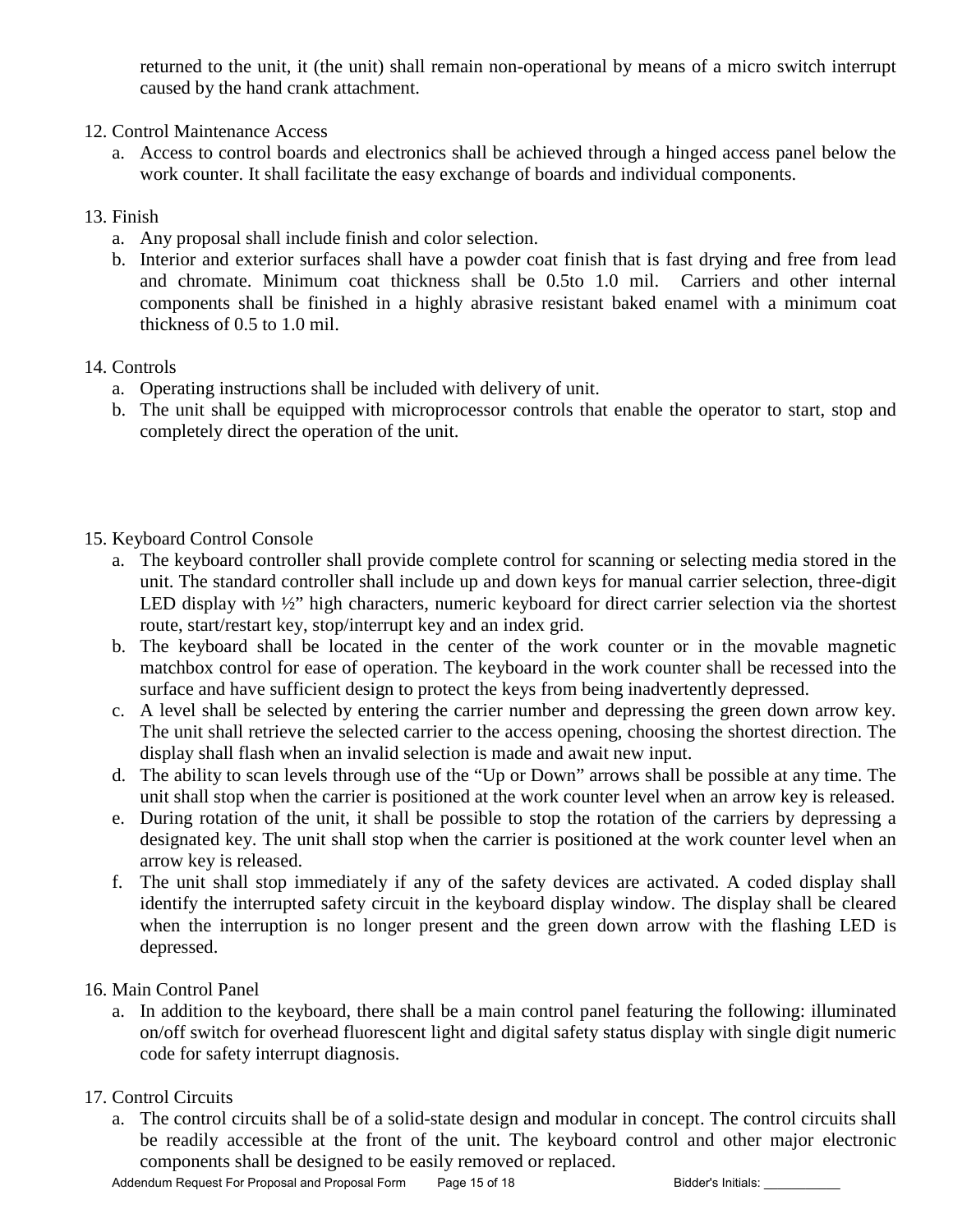### 18. Safety Features

- a. All units shall employ a safety system that continually monitors the proper operation of the unit and prevents the operation of or immediately stops the unit if any safety interrupt is detected. All safety circuits shall be of a "fail-safe" design. Two stopping systems shall be incorporated to provide redundancy. Maximum safety stopping distance of the conveyor system shall be +/- 0.59".
- b. The safety system shall include as standard of every unit:
	- i. Two (2) emergency stop buttons located on each side of the unit
	- ii. Full safety light curtain in the access opening
	- iii. Mechanical trip bars at the top and bottom of the access opening shall be an integral part of the door assembly
	- iv. Micro switch interrupt shall prevent machine operation if the doors are not completely open
	- v. Micro switch interrupt shall prevent machine operation if the maintenance access panel is not totally secure
	- vi. Micro switch interrupt shall prevent machine operation if the hand crank is in place. If any of the above mentioned safety circuits is interrupted, the unit shall stop movement and the operator shall be notified via an alpha numeric display in the control panel showing a safety status code identifying the interrupted circuit

### 19. Work Counter

- a. The work counter shall be a mechanically adjustable work counter capable of being located in either a seated or standing position. It shall be covered in plastic laminate with a rounded front edge. The work counter shall extend across the full width of the unit and be 11.8" in depth. This shall be accomplished without disconnecting or moving photocells. Doors shall be lockable in any height.
- b. An optional folding work counter may also be used to reduce wasted aisle space.
- c. An optional electrically adjustable work counter may be used for maximum flexibility. This work counter shall move to a standing or seating position by pushing a button.
- 20. Multi-Purpose Carriers for Maximum Flexibility
	- a. Shall be divided universal carriers for letter file folder trays
	- b. The carrier depth shall be 13.97 inches
	- c. Each unit shall have a minimum of 1616 linear file inches
	- d. Clear height of each carrier shall be 8.74 inches
- 21. Security
	- a. Each unit must have a key lockable steel door that prevents access to all media in the unit. The door must be lockable whether the work counter is in the adjustable seated or adjustable standing position.
	- b. Automatic closing security doors shall be available to protect sensitive and valuable files and items.
	- c. Managers shall be able to set specific users with access rights to specific carriers in the unit. The doors shall remain closed until the carrier which an operator has permission to access is presented at the work counter for picking.
	- d. After a pre-determined time, doors shall automatically close to secure the integrity of the stored items.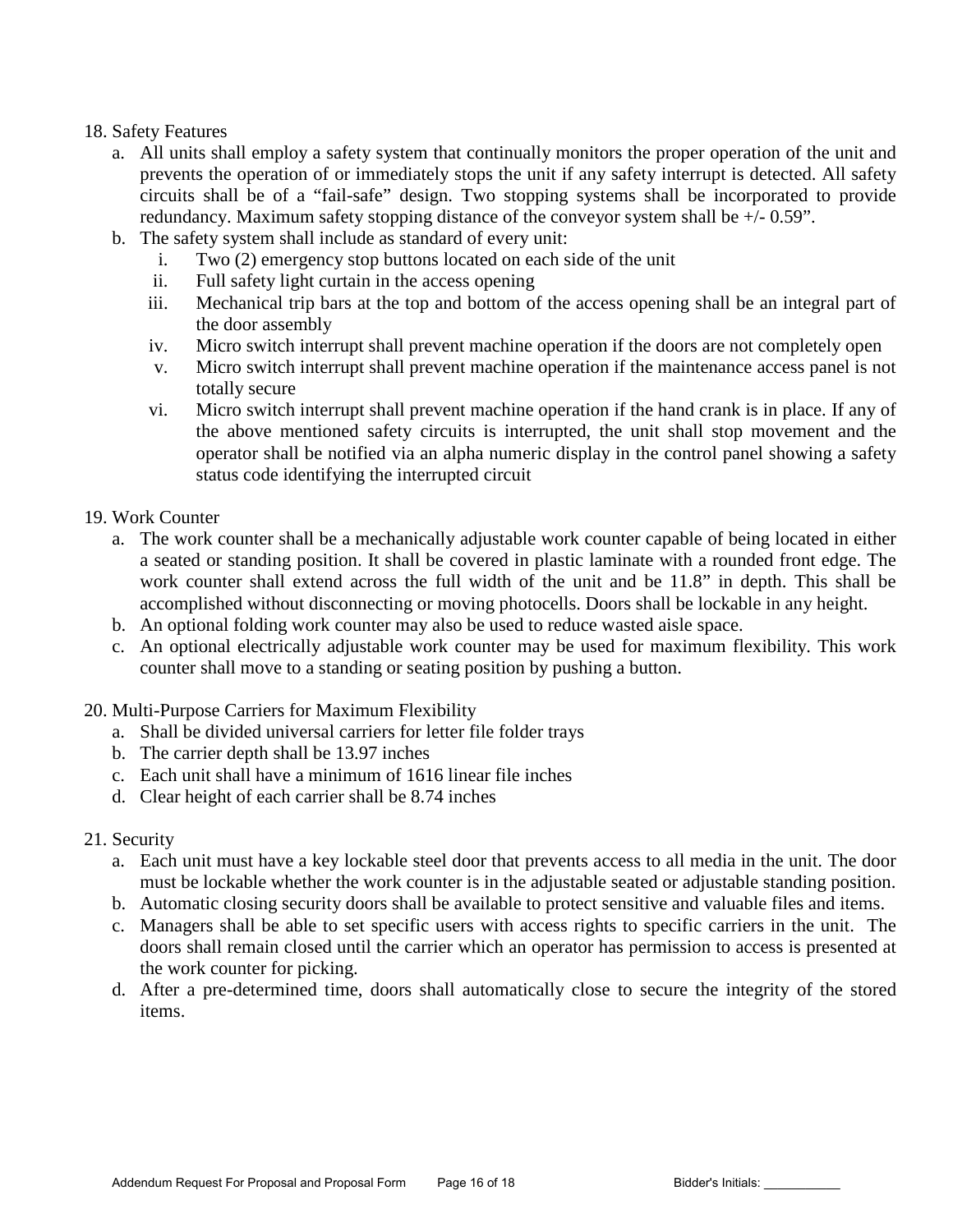# **PART 2 – EXECUTION**

### 1. Delivery

- a. Delivery shall be in original crates with manufacturer's labels intact.
- b. Delivery and assembly on weekend and/or non-business hours preferred.
- c. Damaged or deteriorated materials from shall be removed from site.

### 2. Installation

- a. Use of only factory certified workmen to receive, unload, move and install this equipment will be permitted
- b. Installation shall be completed according to manufacturer's current published instructions.
- c. Assembly instructions shall be included with delivery of unit
- 3. Training
	- a. Provided on-site training for personnel. Training shall include all shift personnel (if any).

# **PART 3 – WARRANTY/MAINTENANCE**

- 1. Warranty/Maintenance
	- a. Additional warranty and maintenance agreement package options shall be submitted with bid for optional purchase.

**TOTAL COST:\_\_\_\_\_\_\_\_\_\_\_\_\_\_\_\_\_\_\_\_\_\_\_\_\_\_\_\_\_\_\_\_\_** 

 **( Must include shipping and delivery)**